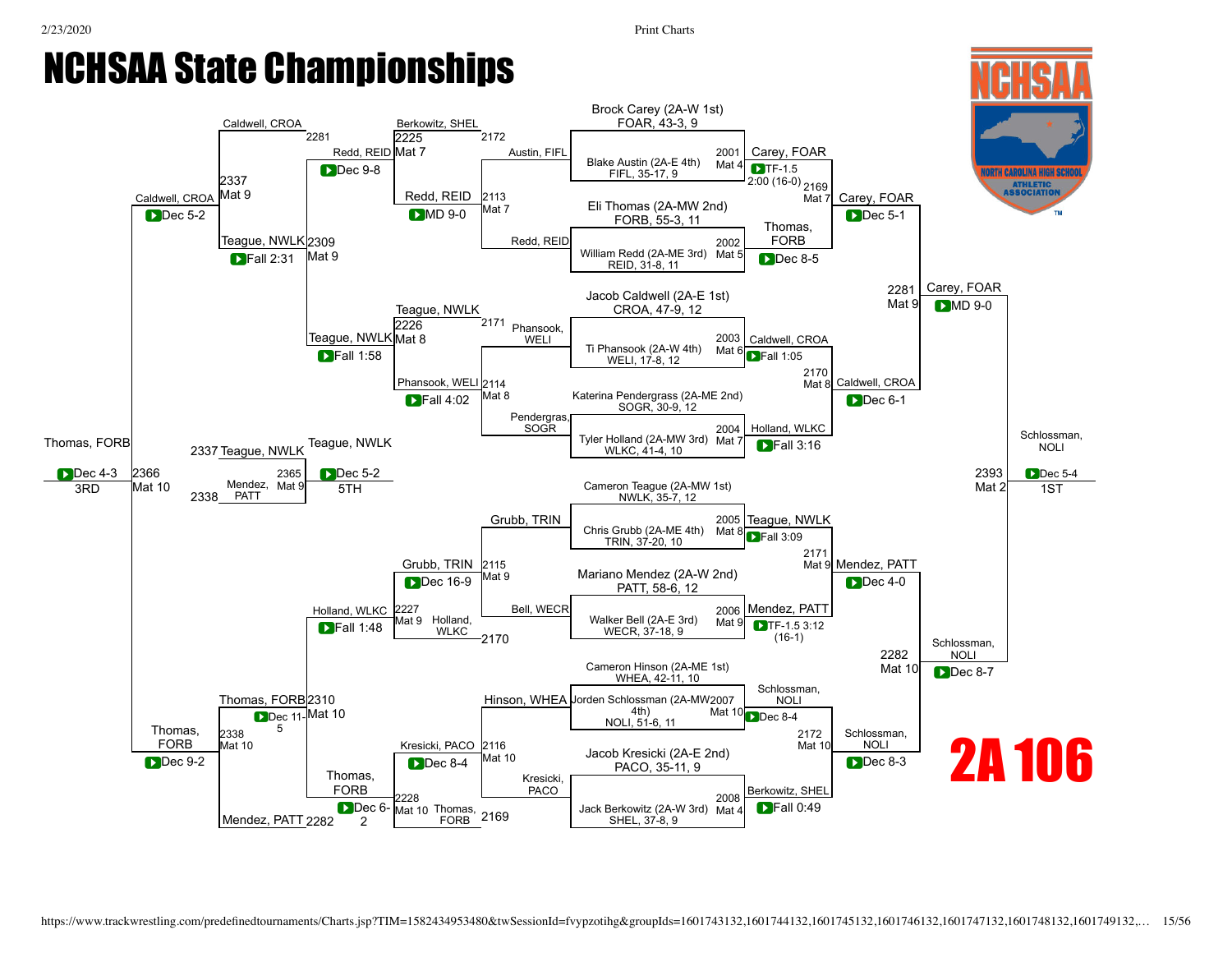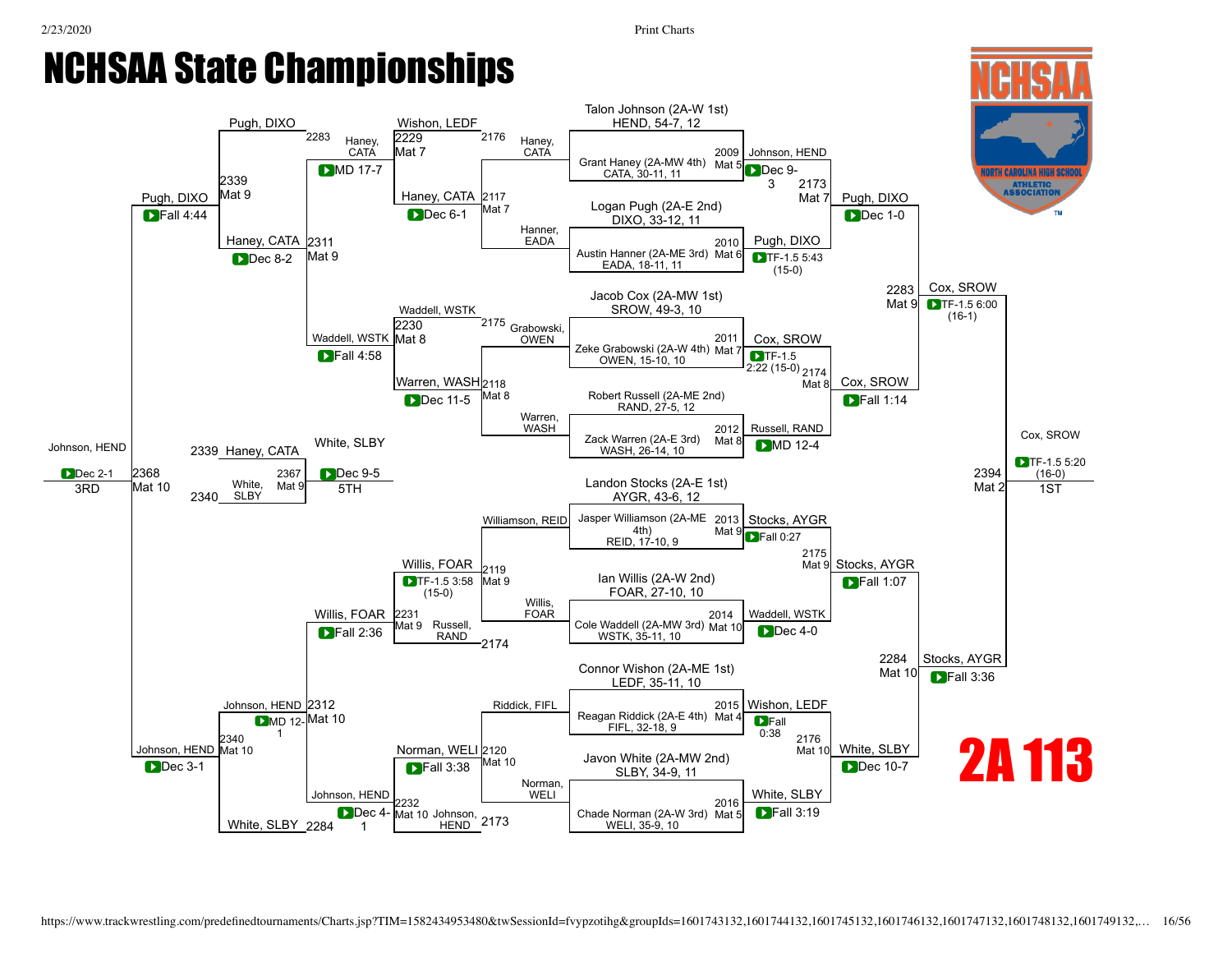

[Hoffman,](javascript:viewProfile(1422108009)) WELI 2286

Mat 10 Ortega-

Dec 5-3

Pe, TRIN 2177

RICH, 43-16, 11

Mat 6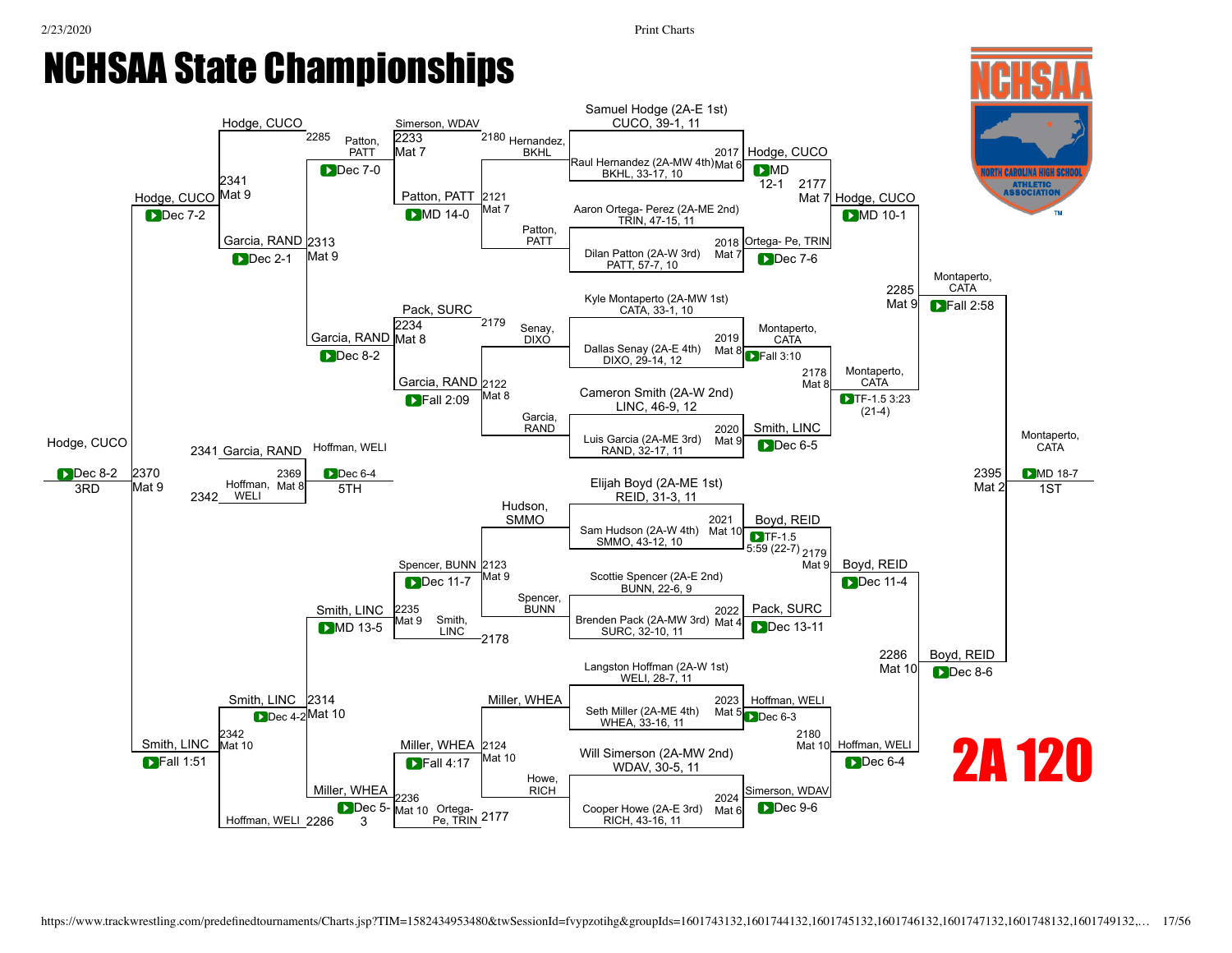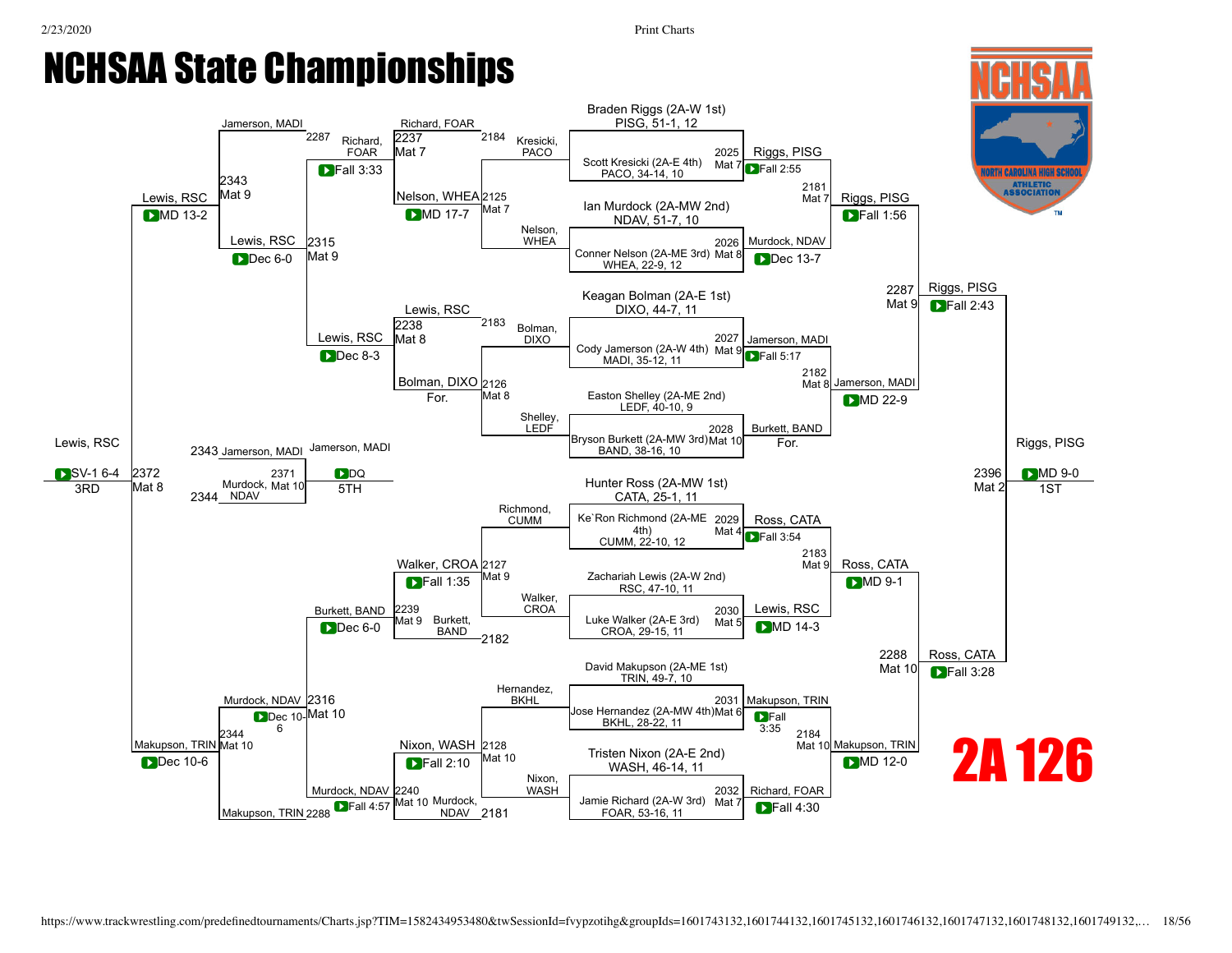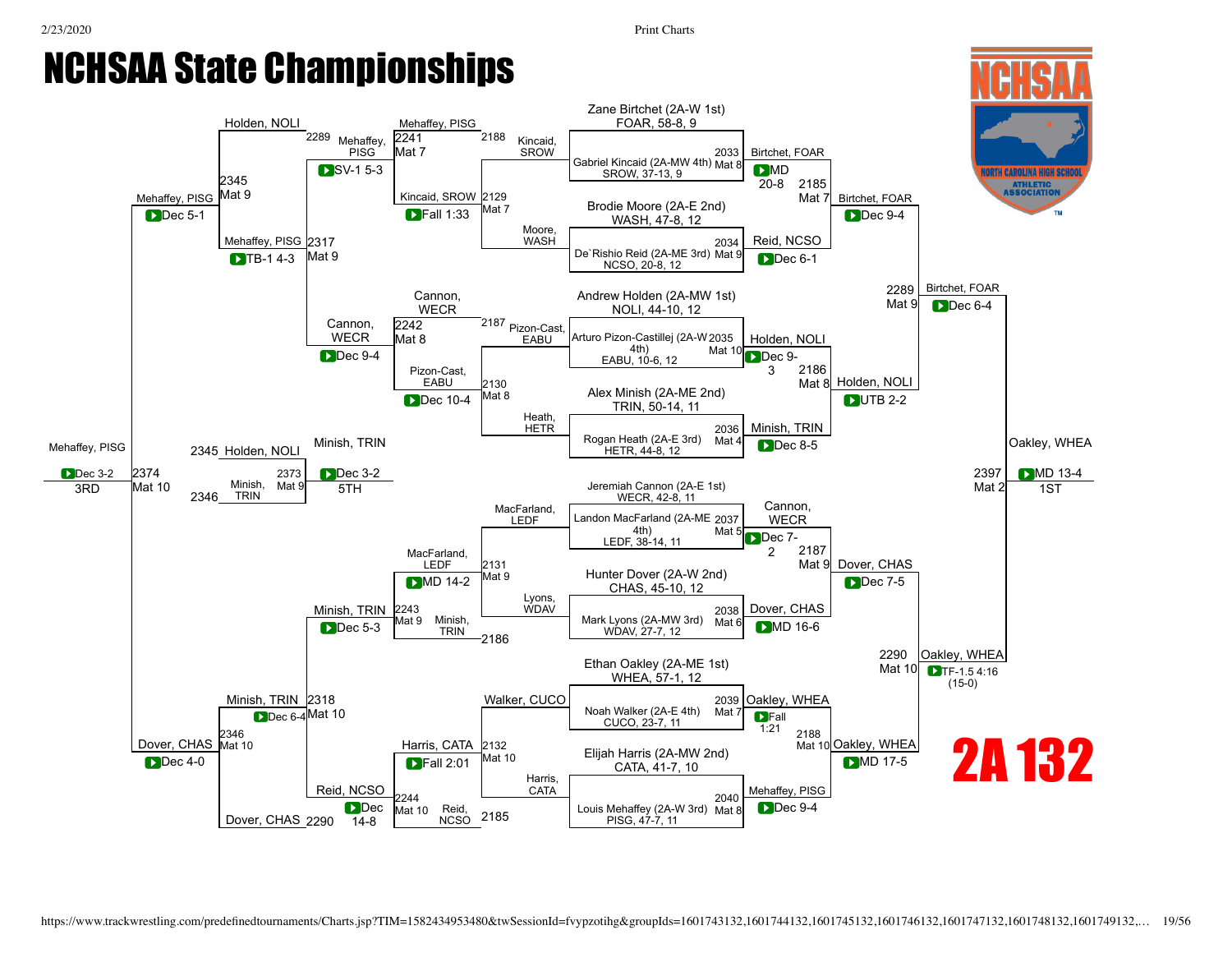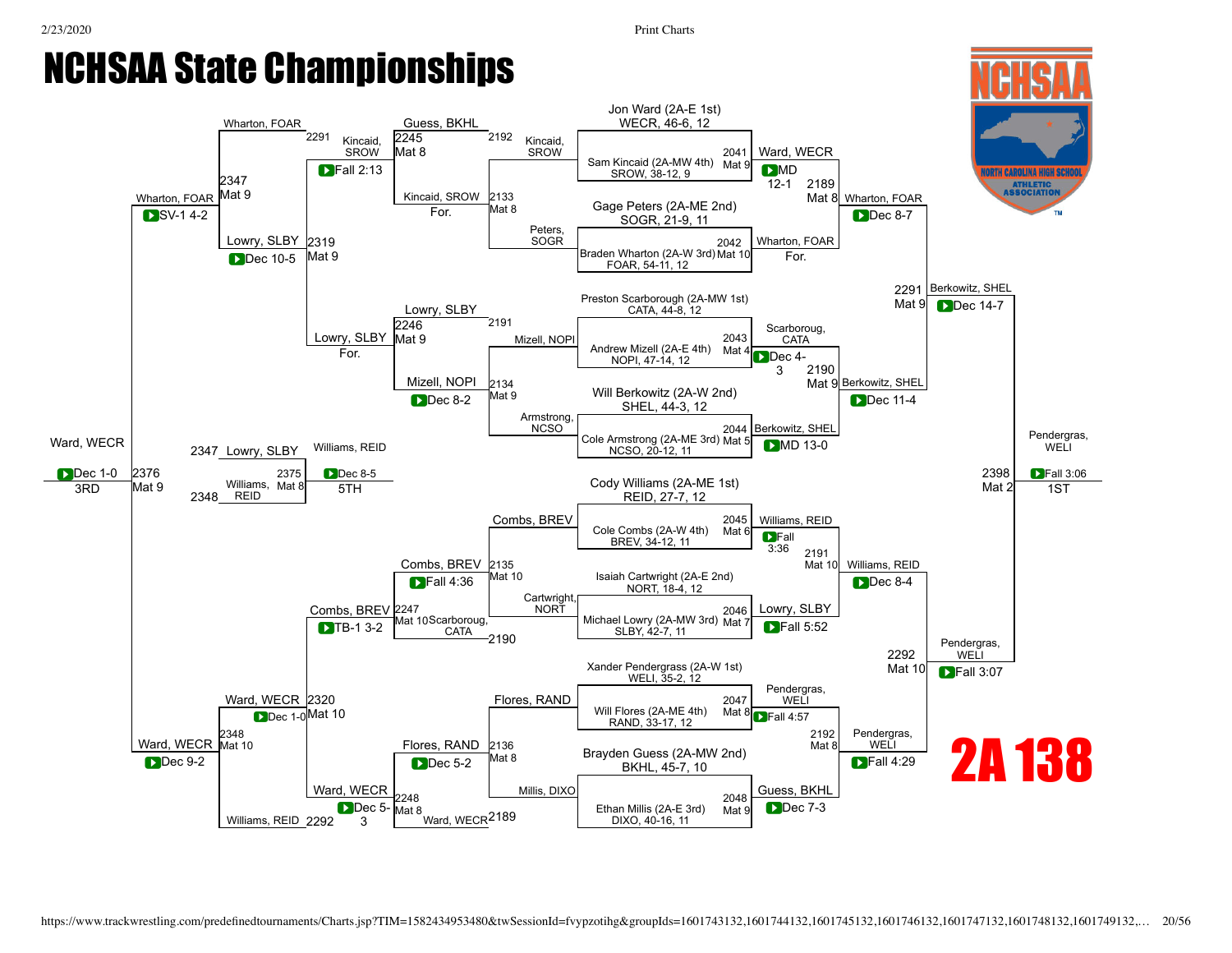## NCHSAA State Championships

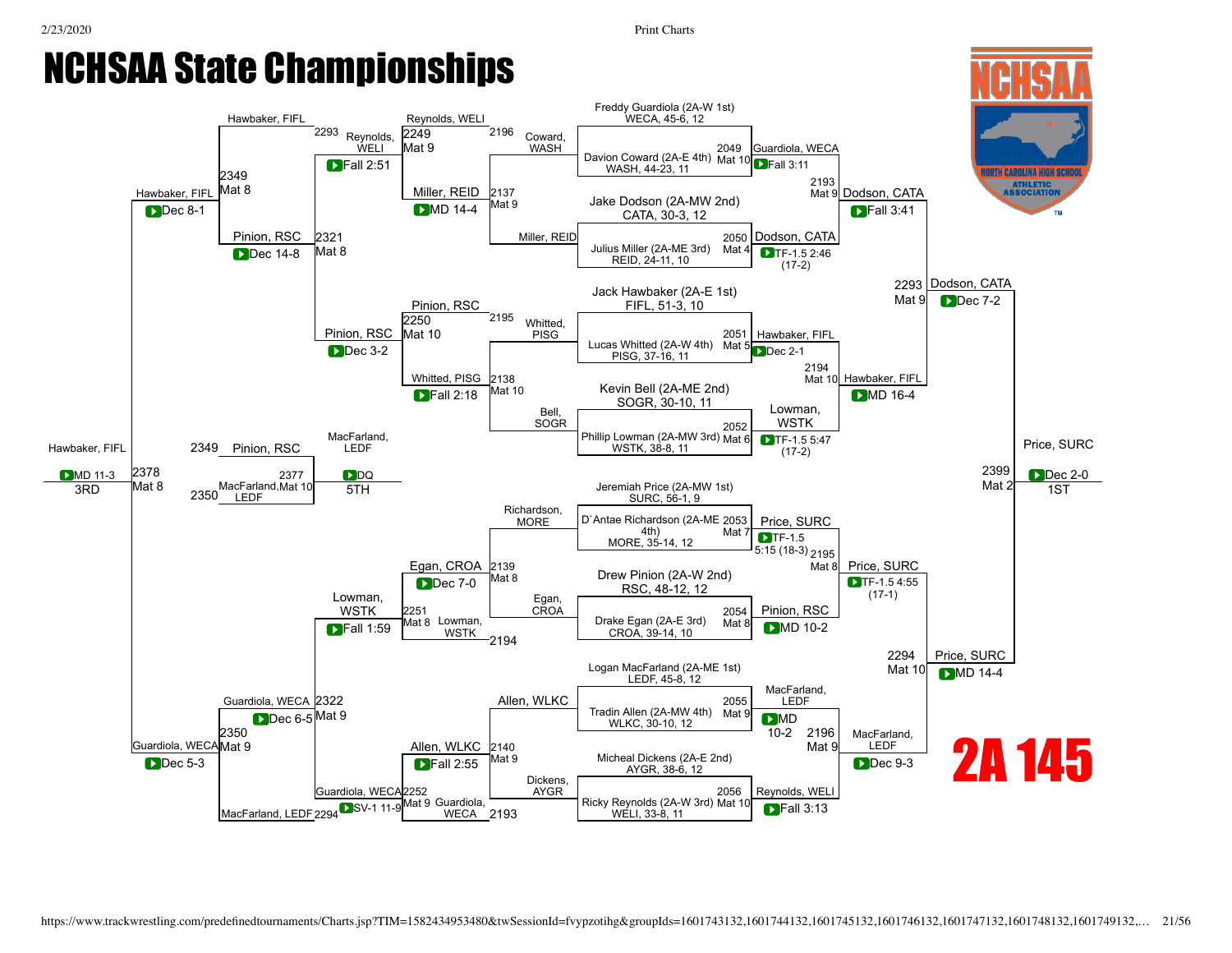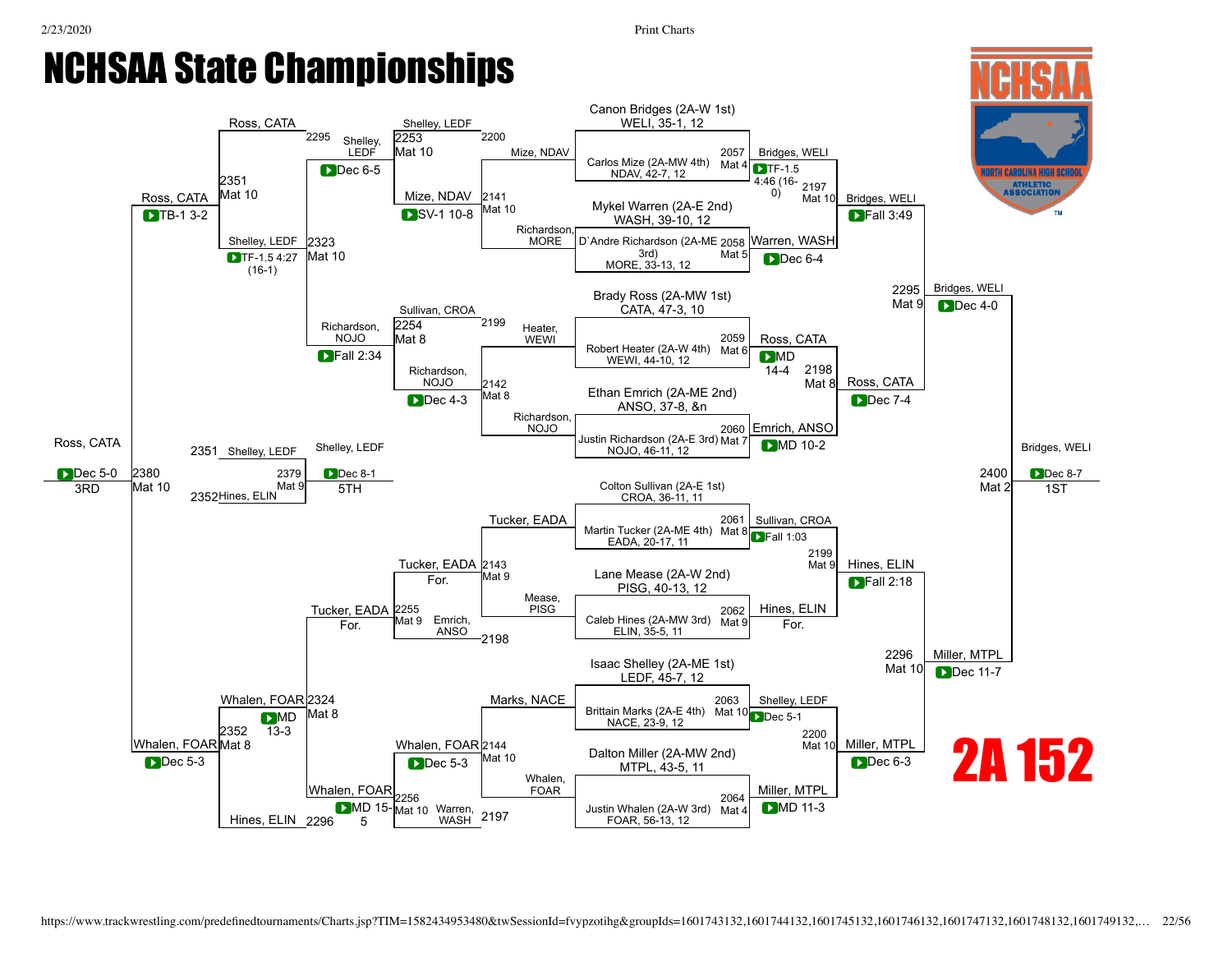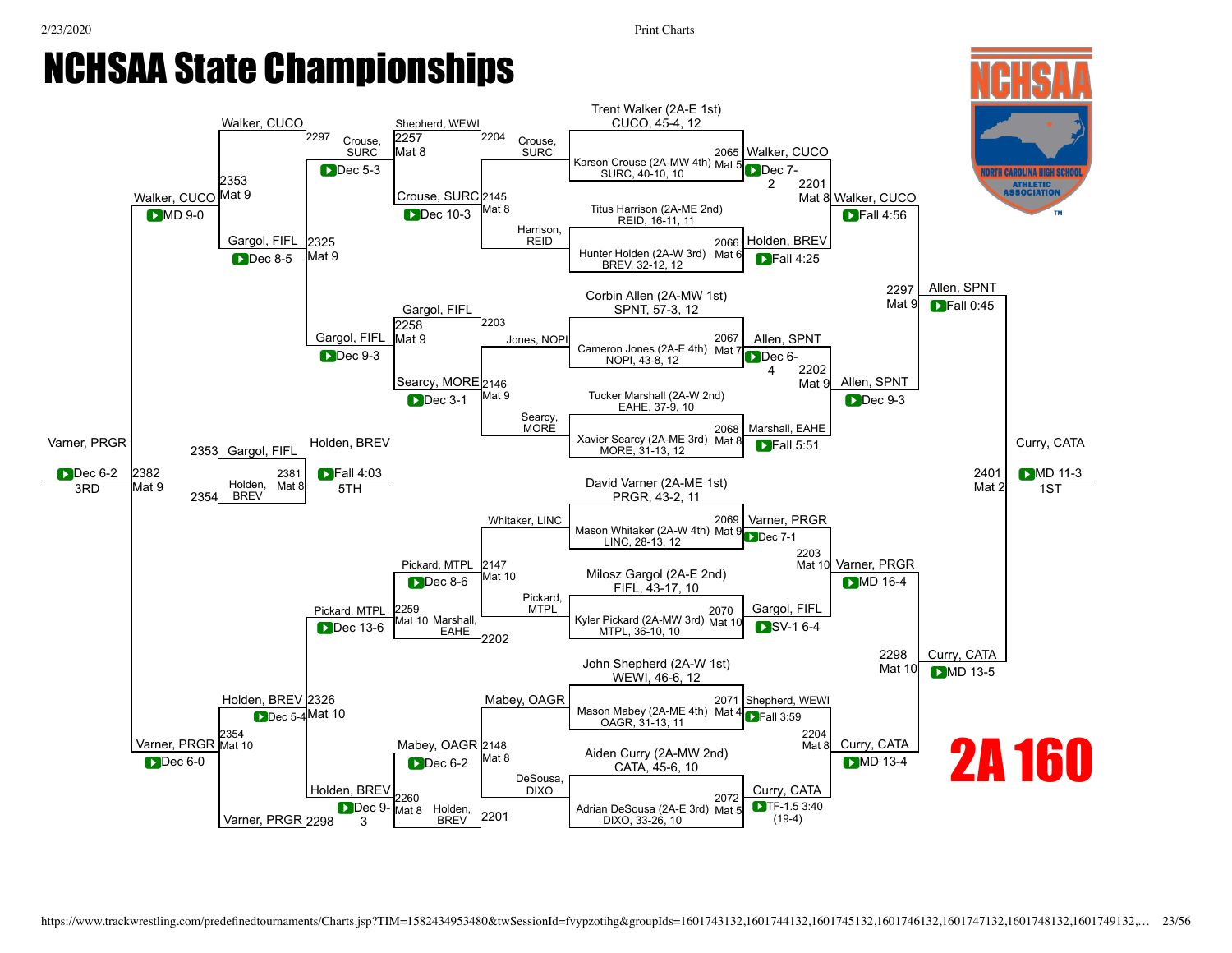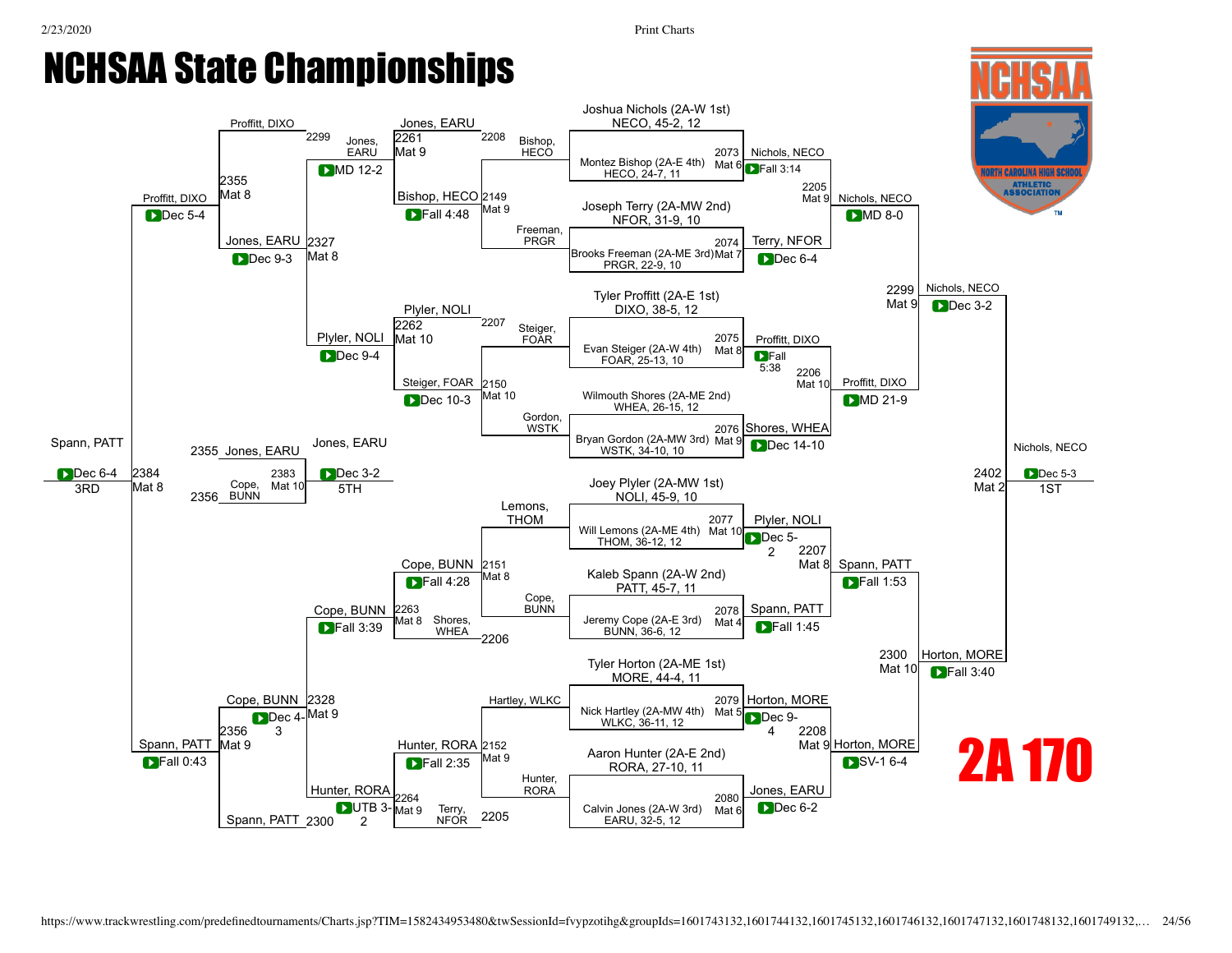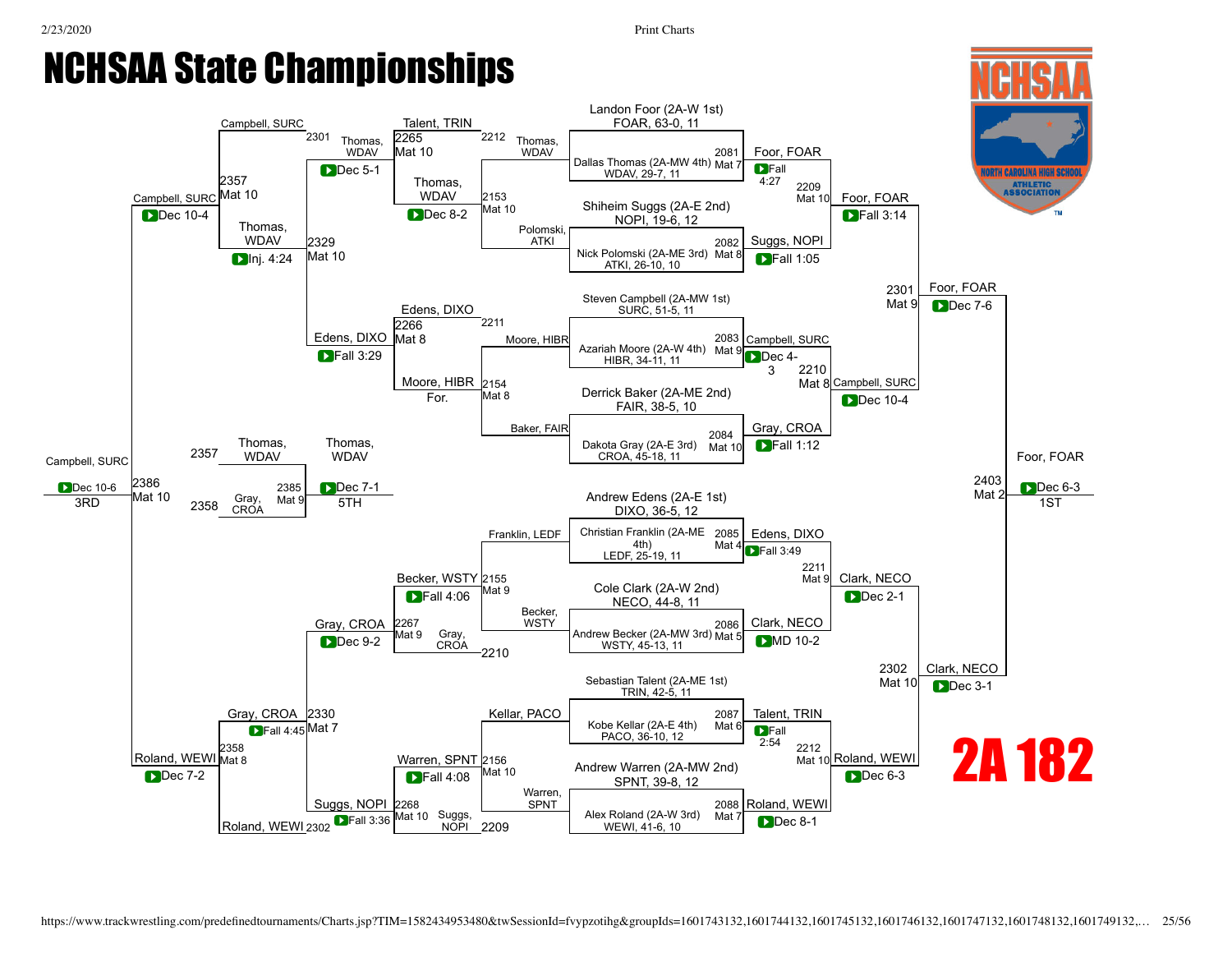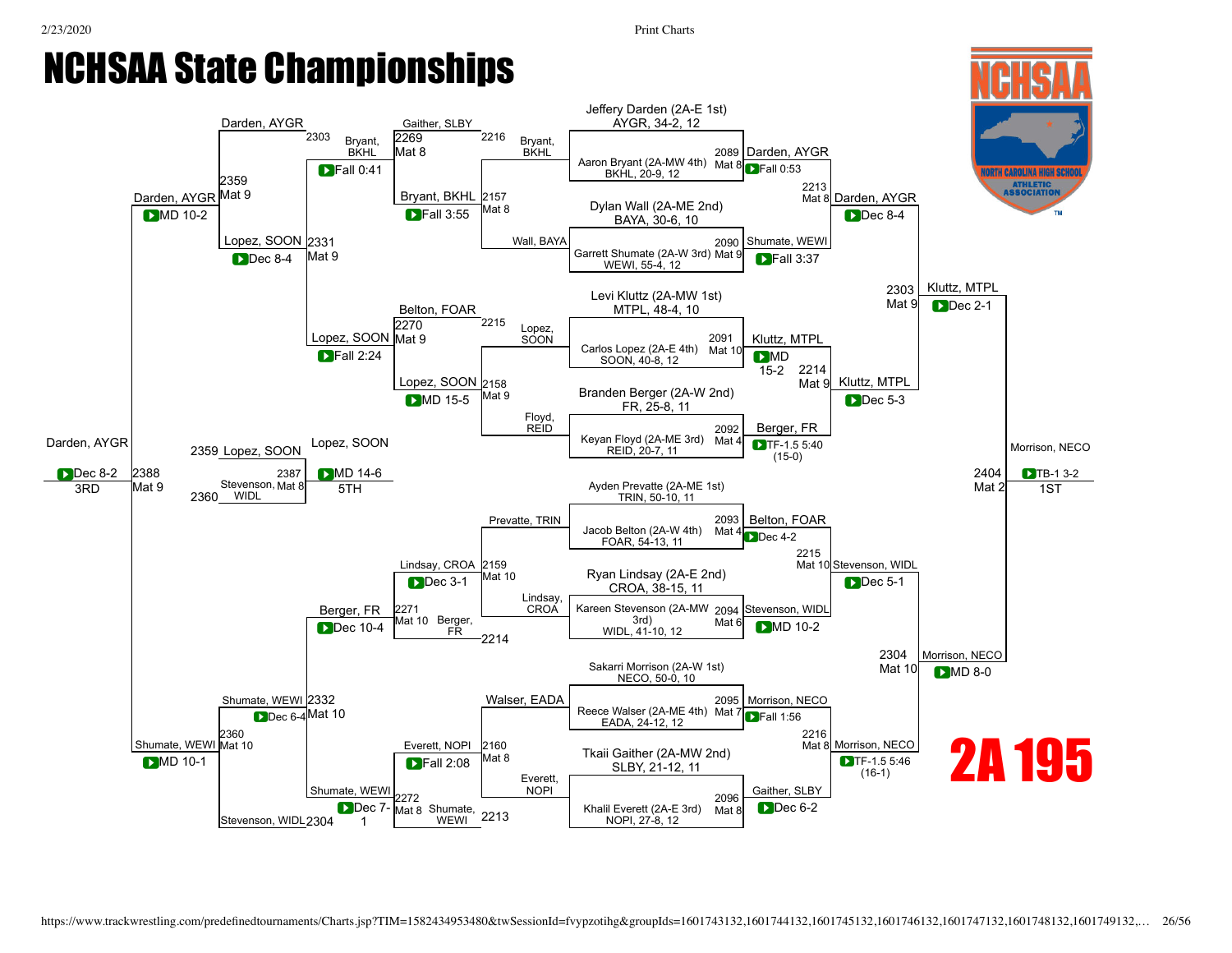